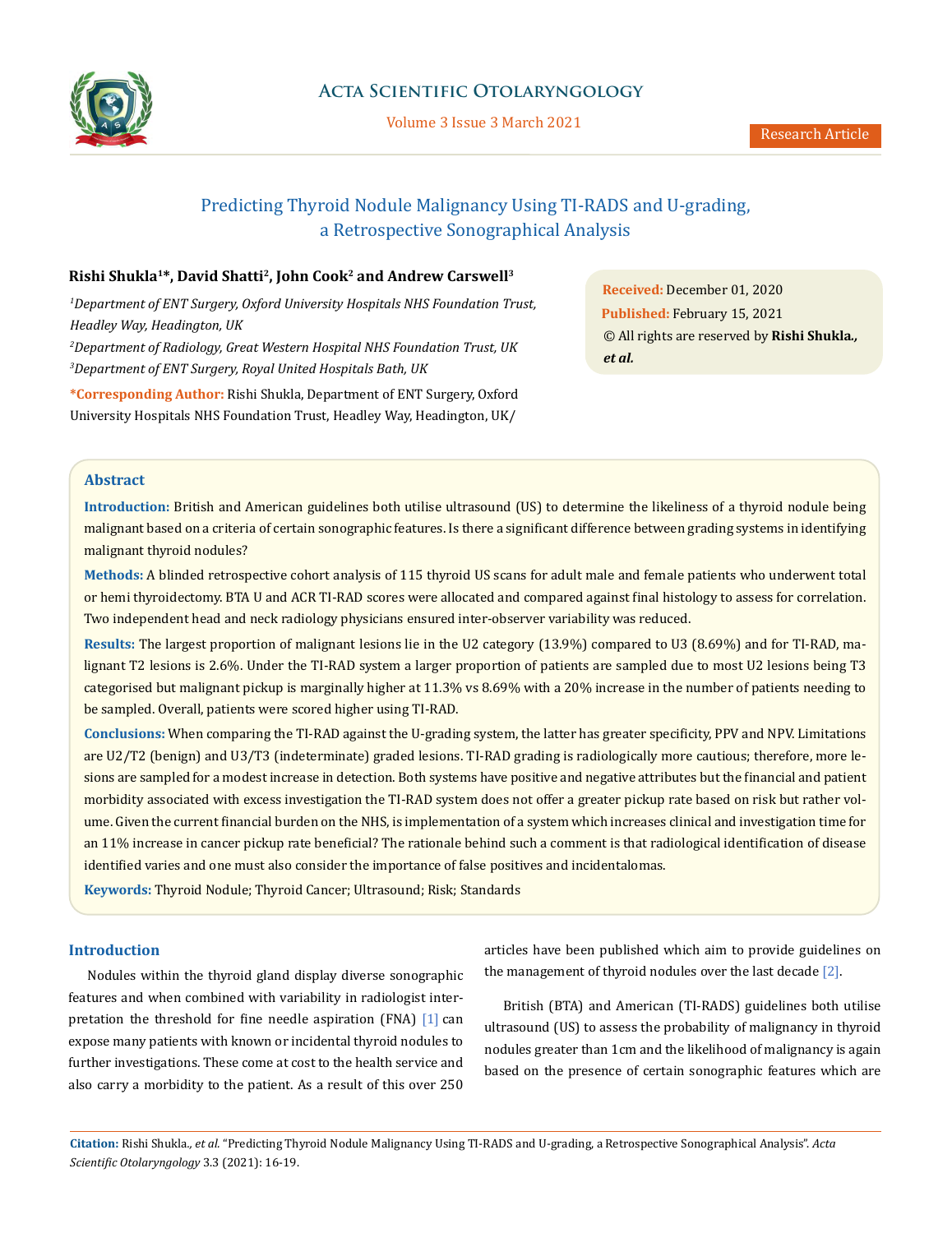graded from 1-5 (the higher the number, the greater the risk stratification). The key difference between both guidelines is that the BTA system gives the highest score based on the single most suspicious feature detected on US. TI-RADS however gives the presence of each adverse feature a numerical value and the cumulative total of these determines the overall score. The higher the total score, the greater the chance of malignancy and need for sampling via FNA [3].

There has been great debate surrounding the implementation of TI-RADS to replace the current BTA 2014 guidelines and this paper aims to compare both guidelines directly in a UK NHS based system to assess accuracy. Literature searches to date show that no studies directly comparing these guidelines has been published. The aim of the information obtained here has the potential to provide further evidence to aid in the decision making towards the management of thyroid nodules on a national level.

#### **Material and Methods**

A two-part retrospective single blind analysis of post-operative histology of 115 adult male and female patients over the age of 18 over a three-year period between 2014 and 2017 at our institution (Great Western Hospital) was undertaken. Inclusion criteria were all patients who had undergone a hemi or total thyroidectomy for an FNA confirmed differentiated thyroid cancer, FNA showing Thy 3F or two consecutive Thy3A taken three months apart. These cases subsequently had a retrospective re-analysis of their pre-operative ultrasound images (which had already been U-graded) by the same two head and neck radiologists who were blinded to the post-operative histology to provide a new TI-RADS score.

The second part involved comparison of the FNA cytology against final post-operative histology. This is to calculate sensitivity and specificity of BTA and TI-RADS grading systems and whether this is reflected in cytology. Exclusion criteria included all cases of completion thyroidectomies, total thyroidectomy or any thyroid procedure performed for an indication other than presumed or confirmed malignancy.

All US images used in this analysis were recorded with a Toshiba Aplio MX Ultrasound unit coupled with a Toshiba 12Mhx Linear Array Transducer PLT-12804BT. All FNA taken at the time were performed by the same consultant head and neck radiologist experienced in thyroid imaging via a locally agreed protocol using a 22g needle. A total of 4 samples were always sent with 2 fixed and 2 air dried on glass slides for each patient with use of infiltrative anaesthesia. All FNA which were suggestive of differentiated thyroid

cancer were discussed in a dedicated thyroid MDT where imaging and cytology was re-evaluated to further reduce variability.

# **Results and Analysis**

There were 115 suitable cases which were analysed (Table 1). When comparing both grading systems.

For Thy3A nodules 13 cases were identified of which one was malignant and graded as U4/T3 with final histology showing follicular variant papillary carcinoma and given the grading the patient would have undergone FNA using either guideline.

| Cancer status at<br>histology | <b>U</b> Grading score of nodule |                |                |                |           |
|-------------------------------|----------------------------------|----------------|----------------|----------------|-----------|
|                               | U1                               | U <sub>2</sub> | U <sub>3</sub> | II4            | U5        |
| Positive                      | 0                                | 16             | 10             | 4              | 6         |
| Negative                      | 1                                | 52             | 21             | 4              | 1         |
|                               | <b>TI-RADS score of nodule</b>   |                |                |                |           |
|                               | T1                               | T <sub>2</sub> | T <sub>3</sub> | T <sub>4</sub> | <b>T5</b> |
| Positive                      | 5                                | 3              | 13             | 8              | 7         |
| Negative                      | 12                               | 8              | 45             | 13             |           |

**Table 1**: Gross results showing proportion of malignant and non-malignant thyroids at histology and their comparison with ultrasound grading with each guideline.

| Thy 3F (38 cases in total) |                |                |    |                |                          |
|----------------------------|----------------|----------------|----|----------------|--------------------------|
| <b>BTA</b>                 | U <sub>1</sub> | U <sub>2</sub> | U3 | $U_4$          | U <sub>5</sub>           |
|                            | O              | 18             | 14 |                | $\overline{\mathcal{L}}$ |
| <b>TIRADS</b>              | <b>T1</b>      | T <sub>2</sub> | T3 | T <sub>4</sub> | <b>T5</b>                |
|                            |                | ર              | 25 |                | 2                        |

**Table 2:** Table showing distribution of Thy 3F nodules based by ultrasound grading with each guideline.

| <b>US Grading</b> | <b>Number</b>            |  |
|-------------------|--------------------------|--|
| U2/T2             | 2                        |  |
| U2/T3             | 4                        |  |
| U3/T3             | 4                        |  |
| U3/T4             | 1                        |  |
| U4/T4             | 1                        |  |
| U5/T5             | $\overline{\mathcal{L}}$ |  |
|                   | 14                       |  |

**Table 3:** For Thy3F nodules 14 of the 38 cases were found to be malignant on histology and the grading of each guideline they were associated with.

**Citation:** Rishi Shukla*., et al.* "Predicting Thyroid Nodule Malignancy Using TI-RADS and U-grading, a Retrospective Sonographical Analysis". *Acta Scientific Otolaryngology* 3.3 (2021): 16-19.

17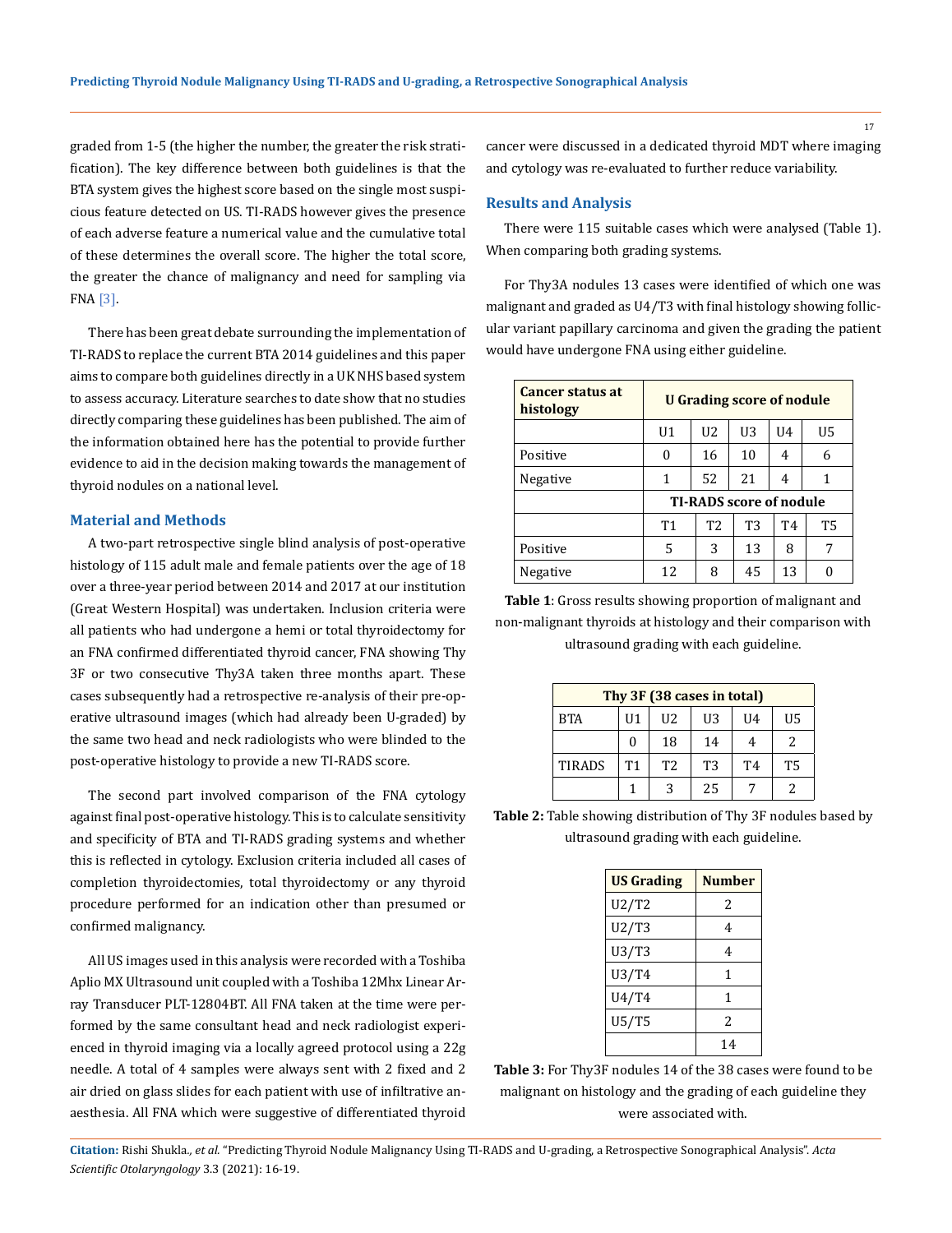| <b>Value</b>  | 95% CI           |  |
|---------------|------------------|--|
| 38.46%        | 20.23% to 59.43% |  |
| 91.23 %       | 80.70% to 97.09% |  |
| $66.67\%$ (*) | 43.17% to 84.04% |  |
| 76.47 % (*)   | 70.36% to 81.65% |  |
|               |                  |  |

| <b>Statistic</b>          | <b>Value</b>  | 95% CI           |
|---------------------------|---------------|------------------|
| Sensitivity               | 65.22%        | 42.73% to 83.62% |
| Specificity               | 60.61 %       | 42.14% to 77.09% |
| Positive Predictive Value | 53.57% (*)    | 40.74% to 65.95% |
| Negative Predictive Value | $71.43\%$ (*) | 57.27% to 82.34% |

**Table 4:** Analysis of U grading system for obtained data values.

**Table 5:** Analysis of TI-RAD grading system for obtained data

#### values.

#### **Discussion**

The U grading system alone as a predictor of malignancy is unreliable and must be used in conjunction with FNAC  $[4-8]$ . When compared to the TI-RAD grading system it appears that the U grading system has greater specificity and is a stronger PPV and NPV. The limitations to both systems are when faced with U3 and T3 graded lesions which are indeterminate and therefore require further investigation  $[9]$ . In this study, when using TI-RAD scoring, a larger proportion of patients which were U2 would be upgraded into a T3 category and undergo FNAC however the number of positively malignant nodules is unaffected.

TI-RADS investigates a larger cohort of patients with thyroid nodules with no subsequent increase in the number of positively malignant nodules identified but rather an overall larger number of benign nodules confirmed with cytology which is reflected in table 1 there the largest cohort of patients which were U2 become T3 with negative histology for malignancy.

As a diagnostic tool for risk stratifications, both grading systems require the use of FNAC to increase positive predictive value [10]. When directly comparing the TI-RADS grading system against the U grading system, it appears that the U-grading system has greater specificity and stronger PPV and NPV. As the system relies on identifying the single most suspicious feature, the absence of any would strongly suggest the absence of malignancy and this is reflected in the specificity. The lower sensitivity reflects in the requirement for FNAC when suspicious features are found to help confirm the presence or absence of malignancy.

The converse is true for TIRADS as the scoring is based on a cumulation of risk defining features and the greater the number of sonographic features the more likely a lesion is to be suspicious. This is why sensitivity is higher at 65.22% compared to 38.46% for U-grading. The specificity is lower however as in the TIRADS scoring system it is easier to upscale a lesion to a higher scoring category so exclusion based on lack of features is less likely whereas U-grading is more basic in this respect.

Limitations to both systems are when faced with U2/T2 (benign) and U3/T3 (indeterminate) graded lesions. 13.9% of U2 lesions are found to be malignant and this is in keeping with the national average of between 9-13%. One does not overtly appear to be superior compared to the other in this study overall.

When considering the TI-RAD grading system, a larger proportion of lesions which would be U2 would be upgraded to a T3 when using TI and therefore warrant FNAC. This would yield a greater proportion of morbidity and expense for the health system with the trade that more patients with disease would in theory not be 'missed'. The TI-RAD system has a 2.6% incidence of malignancy of T2 nodules.

# **Conclusion**

Based on our study, it appears that both systems have positive and negative attributes but ultimately given the financial and patient morbidity associated with excess investigation. The TI-RAD system does not offer a greater pickup rate based on risk but rather volume. The authors suggestion based on the work carried out is that given the current financial burden on the NHS, implementation of a system which increases clinical and investigation time for an 11% increase in cancer pickup.

Statistically this increase sounds extremely beneficial however we must consider how many patients require ultrasound scanning in order to positively identify one positive nodule using the TI-RAD system. Another consideration is to the histology and severity of disease picked up; these can be extremely variable and one must also consider the importance of false positives and radiologist variability [11] when investigating such a large volume of patients.

A multi-center single blinded pre-implementation trial of the TI-RAD grading system against the current U-grading system would allow for controlled monitoring of pre and post-operative outcome measures. This type of study design would allow for the number of patients seen to be carefully monitored and direct comparison of

**Citation:** Rishi Shukla*., et al.* "Predicting Thyroid Nodule Malignancy Using TI-RADS and U-grading, a Retrospective Sonographical Analysis". *Acta Scientific Otolaryngology* 3.3 (2021): 16-19.

18